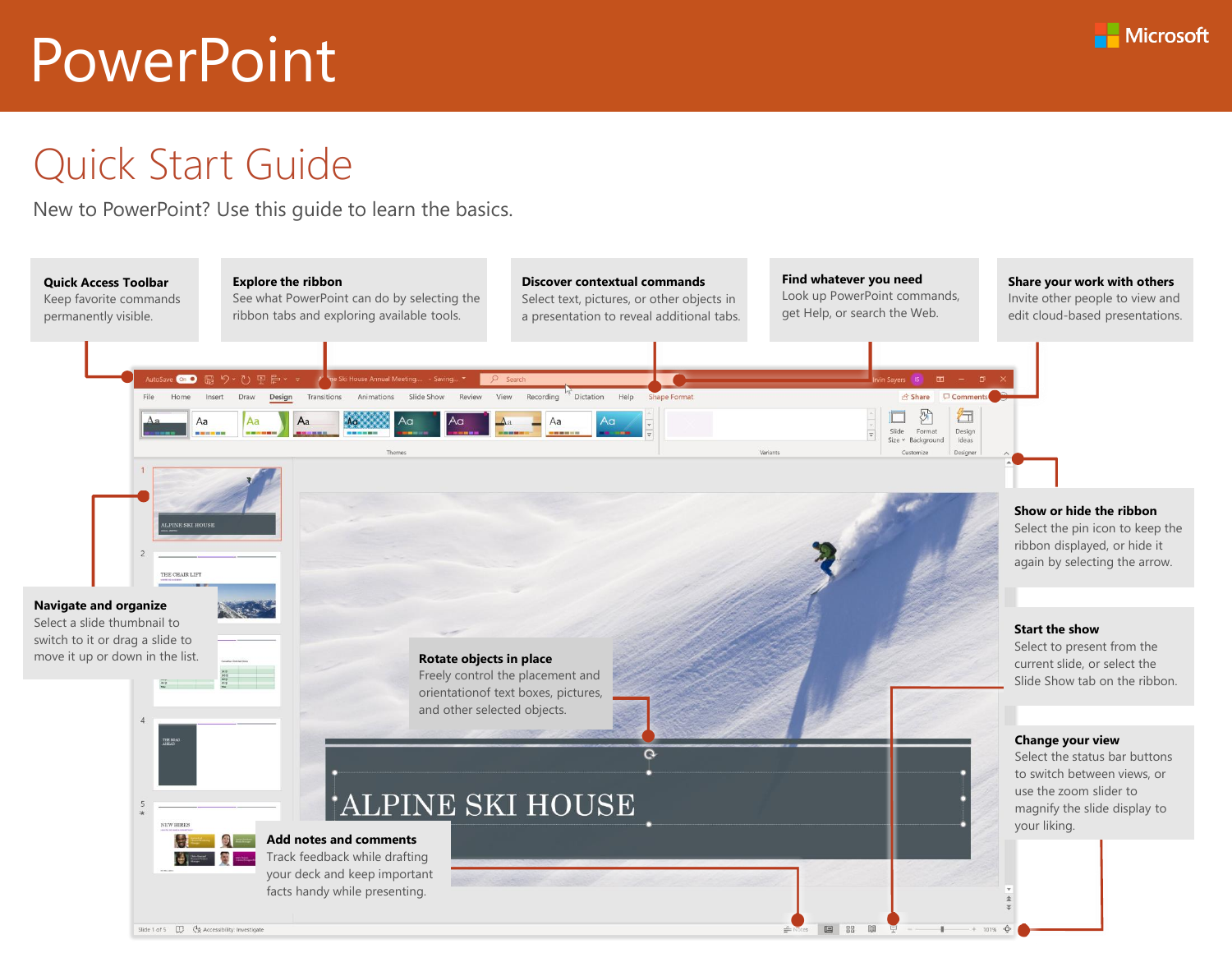## Create something

Begin with a **Blank Presentation** to get right to work. Or save yourself time by selecting and then customizing a theme or template that resembles what you need. Click **File** > **New**, and then select or search for the theme or template you want.



# Stay connected

Need to work on the go and across different devices? Click **File** > **Account** to sign in and access your recently used files anywhere, on any device, through seamless integration between Office, OneDrive, OneDrive for Business, and SharePoint.



#### Find recent files

Whether you only work with files stored on your PC's local hard drive or you roam across various cloud services, selecting **File** > **Open** takes you to your recently used documents and any files that you may have pinned to your list.

|                                                 |                                                                 | Alpine Ski House Annual Meeting R - Last Modified: 7m ago                                       |                         | $\circledcirc$<br>Megan Bowen |
|-------------------------------------------------|-----------------------------------------------------------------|-------------------------------------------------------------------------------------------------|-------------------------|-------------------------------|
| $\odot$                                         | )pen                                                            |                                                                                                 |                         |                               |
| $\widehat{(\mathfrak{g})}$ Home<br><b>D</b> New | Recent<br>L.                                                    | Presentations<br>Folders                                                                        |                         |                               |
| 2 Open                                          | $o^{\mathsf{R}}$<br>Shared with Me                              | O<br>Search<br>D<br>Name                                                                        | Date modified           | $\overline{a}$                |
| Info<br>Save a Copy                             | Contoso<br>OneDrive - Contaso<br>MeganB@M365x254667.OnMicrosoft | Pinned<br>Product Launch<br>ÞВ<br>X1050 Launch Team » Shared Documents » Launch Event           | 坾<br>10/21/2019 7:44 AM |                               |
| <b>Print</b><br>Share                           | Sites - Contoso<br>$s$ .<br>MeganB@M365x254667.OnMicrosoft      | Today<br>Alpine Ski House Annual Meeting<br>国<br>X1050 Launch Team = Shared Documents           | 10/21/2019 7:40 AM      |                               |
| Export<br>Close                                 | Other locations<br>b<br>This PC                                 | Presentation 6<br>ø<br>OneDrive - Contoso                                                       | 10/21/2019 7:27 AM      |                               |
|                                                 | 曲<br>Add a Place<br>戸<br>Browse                                 | <b>Last Week</b><br>Positioning for the Web<br>þ.<br>Marketing » Shared Documents               | 10/18/2019 2:22 PM      |                               |
|                                                 |                                                                 | ZT1000 New Features - English Storyboard<br>$\mathbf{D}$<br>Video Production » Shared Documents | 10/18/2019 2:21 PM      |                               |

# Share your work with others

To invite others to view or edit your presentations in the cloud, select the **Share** button in the top right corner of the app window. In the **Share** pane that opens, you can get a sharing link or send invitations to the people you select.

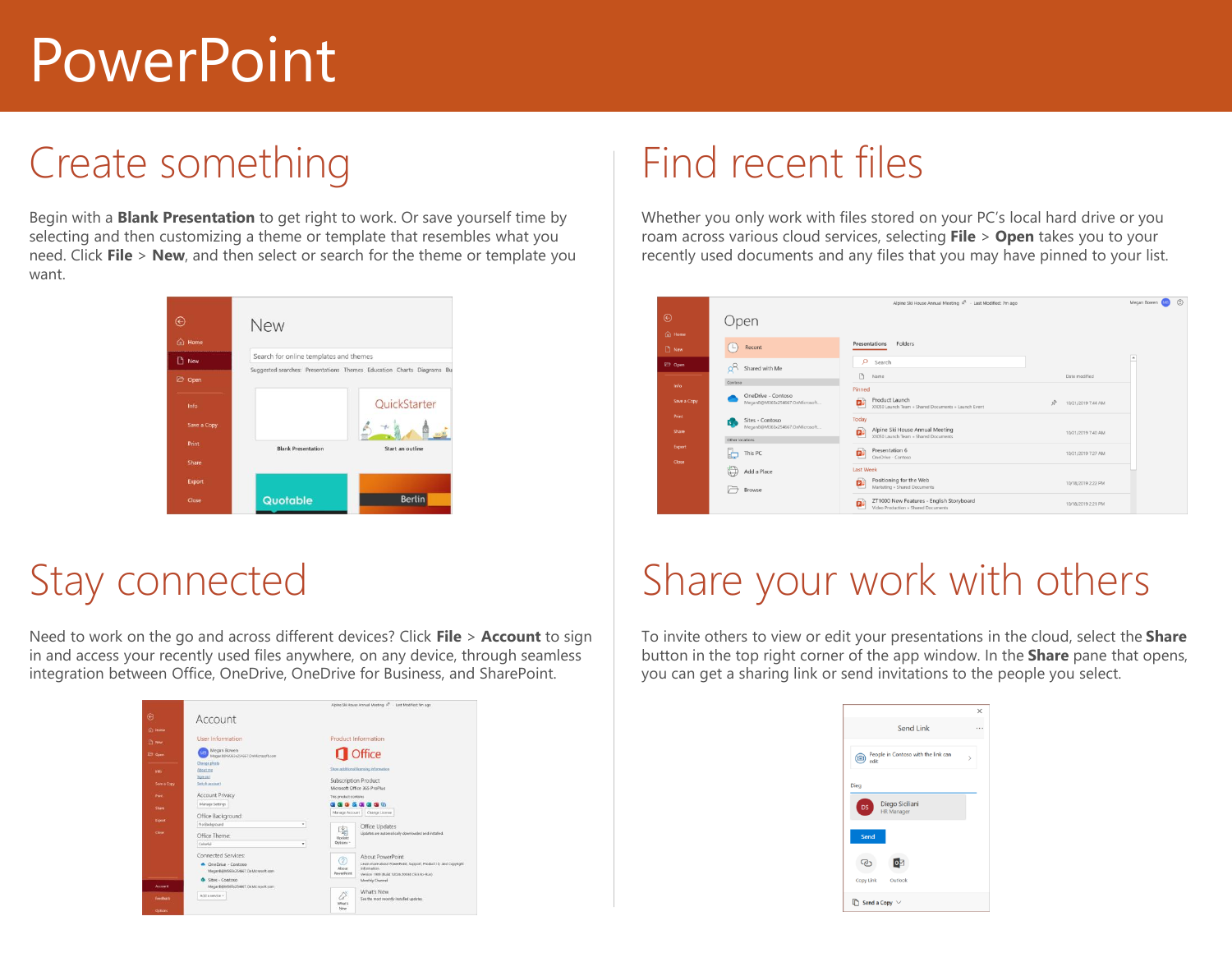## Your personal designer

If you're a Microsoft 365 subscriber, let PowerPoint create great-looking slides for you based on the content you've added. Select **Design > Design Ideas** and then select your preferred layout in the **Design Ideas** task pane. Designer detects pictures, charts, or tables on a slide and gives you several suggestions to pick.



#### Add captions or subtitles

Transcribe your words as you present and display them on-screen as captions in the same language you are speaking, or as subtitles translated to another language. On the **Slide Show** ribbon tab, select **Subtitle Settings** to see languages you can use.



# Add visual effects

Animation and transitions can help make a PowerPoint presentation more dynamic. Select the **Transitions** tab and then select a type. On the **Animations** tab, select an effect from the gallery. Click the **More** arrow to see more options. To see what they look like when completed, select **Preview**. If you want to customize the effect, select the **Effect Options** button on the tab.

| Insert | Design | <b>Transitions</b> | Animations               | Slide Show   | Review | View | Add-i  |
|--------|--------|--------------------|--------------------------|--------------|--------|------|--------|
|        |        |                    |                          |              |        |      |        |
|        |        |                    |                          | $\leftarrow$ | --     |      |        |
| None   | Morph  | Fade               | Push                     | Wipe         | Split  |      | Reveal |
|        |        |                    |                          |              |        |      |        |
|        |        |                    | Transition to This Slide |              |        |      |        |

## Format shapes with precision

Precisely format a selected picture, shape, icon, or object with the comprehensive tools available in the **Format Shape** task pane. To display it, right-click the picture, shape, or object, and select **Format Shape**.